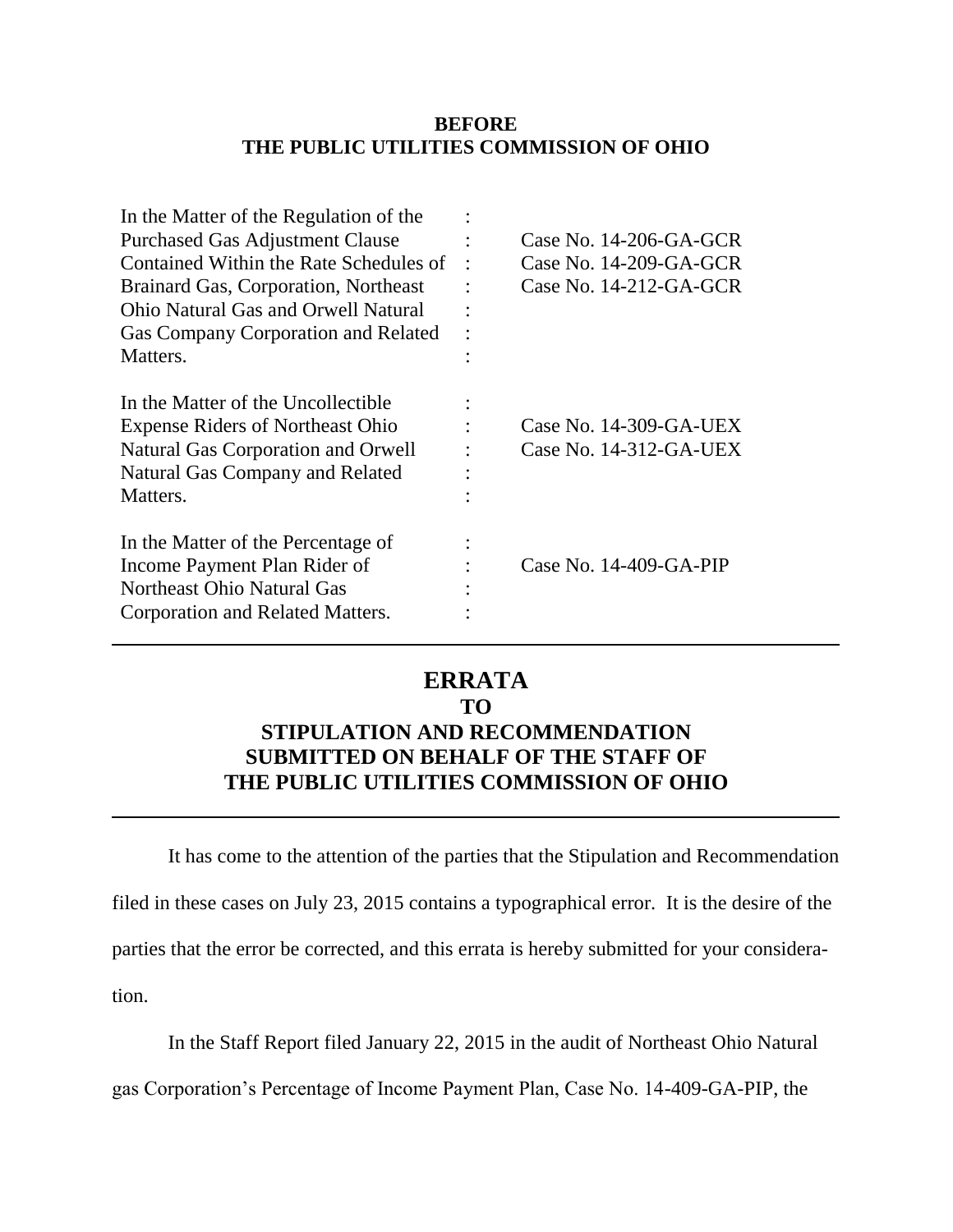Commission Staff recommended that NEO increase its customers' account beginning balance as of January 1, 2014 by \$16,102.51 (unnumbered page 4). The Stipulation and Recommendation contains a signatory party recommendation that that balance be increased by \$16, 202.51, or by \$100 more than recommended by Staff. This was an inadvertent error. The parties agree that paragraph D1 of the Stipulation and Recommendation should read:

> The Signatory Parties agree Northeast will increase its PIPP customers' account beginning balance as of January 1, 2014 by \$16,102.51. The beginning balance as of January 1, 2014 should be \$107,587.

Although the Office of the Consumers' Counsel was not a signatory party, it has

through counsel authorized this errata to the Stipulation and Recommendation.

**Northeast Ohio Natural Gas Corporation, Orwell Natural Gas Company, and Brainard Gas Corporation**

**The Staff of the Public Utilities Commission of Ohio**

By: Werner L. Margard III

By: *Devin D. Parram* 

**Devin D. Parram** (*per authorization*) **Werner L. Margard III**

Date: October 20, 2015

Date: October 20, 2015

**Office of the Ohio Consumers' Counsel**

By: Joseph P. Serio

**Joseph P. Serio** (*per authorization*)

Date: October 20, 2015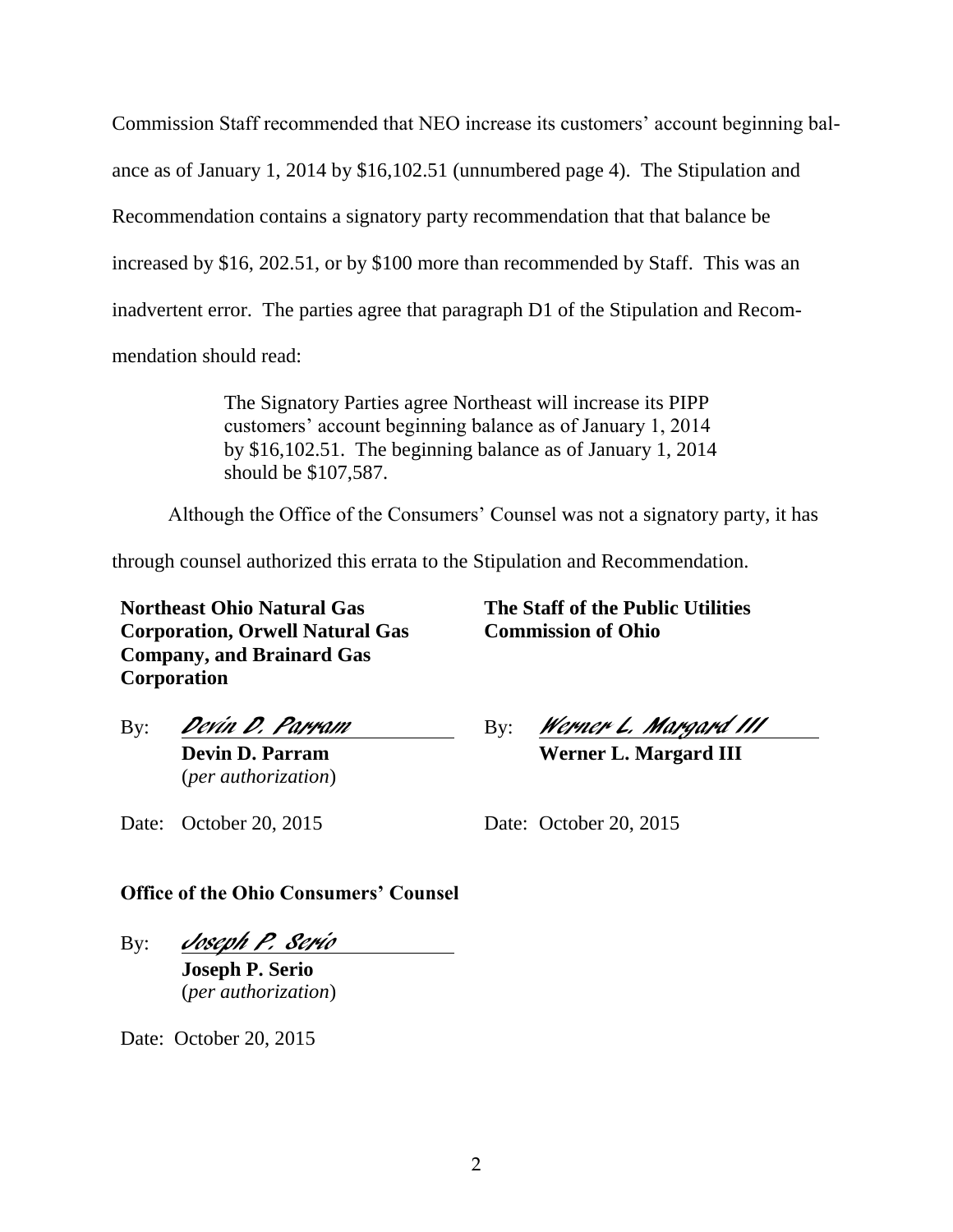#### **PROOF OF SERVICE**

I hereby certify that a true copy of the foregoing **Errata to the Joint Stipulation** 

**and Recommendation**, submitted on behalf of the Staff of the Public Utilities

Commission of Ohio, was served by via electronic mail upon the following parties of

record, this 20<sup>th</sup> day of October, 2015.

## Werner L. Margard III

**Werner L. Margard** Assistant Attorney General

#### **Parties of Record:**

Mark S. Yurick Devin D. Parram Taft Stettinius & Hollister LLP 65 East State Street, Suite 1000 Columbus, Ohio 43215-4213 [myurick@taftlaw.com](mailto:myurick@taftlaw.com) [dparram@taftlaw.com](mailto:dparram@taftlaw.com)

Joseph P. Serio Maureen R. Grady Assistant Consumers' Counsel Office of the Ohio Consumers' Counsel 10 West Broad Street, Suite 1800 Columbus, Ohio 43215-3485 [joseph.serio@occ.ohio.gov](mailto:joseph.serio@occ.ohio.gov) [maureen.grady@occ.ohio.gov](mailto:maureen.grady@occ.ohio.gov)